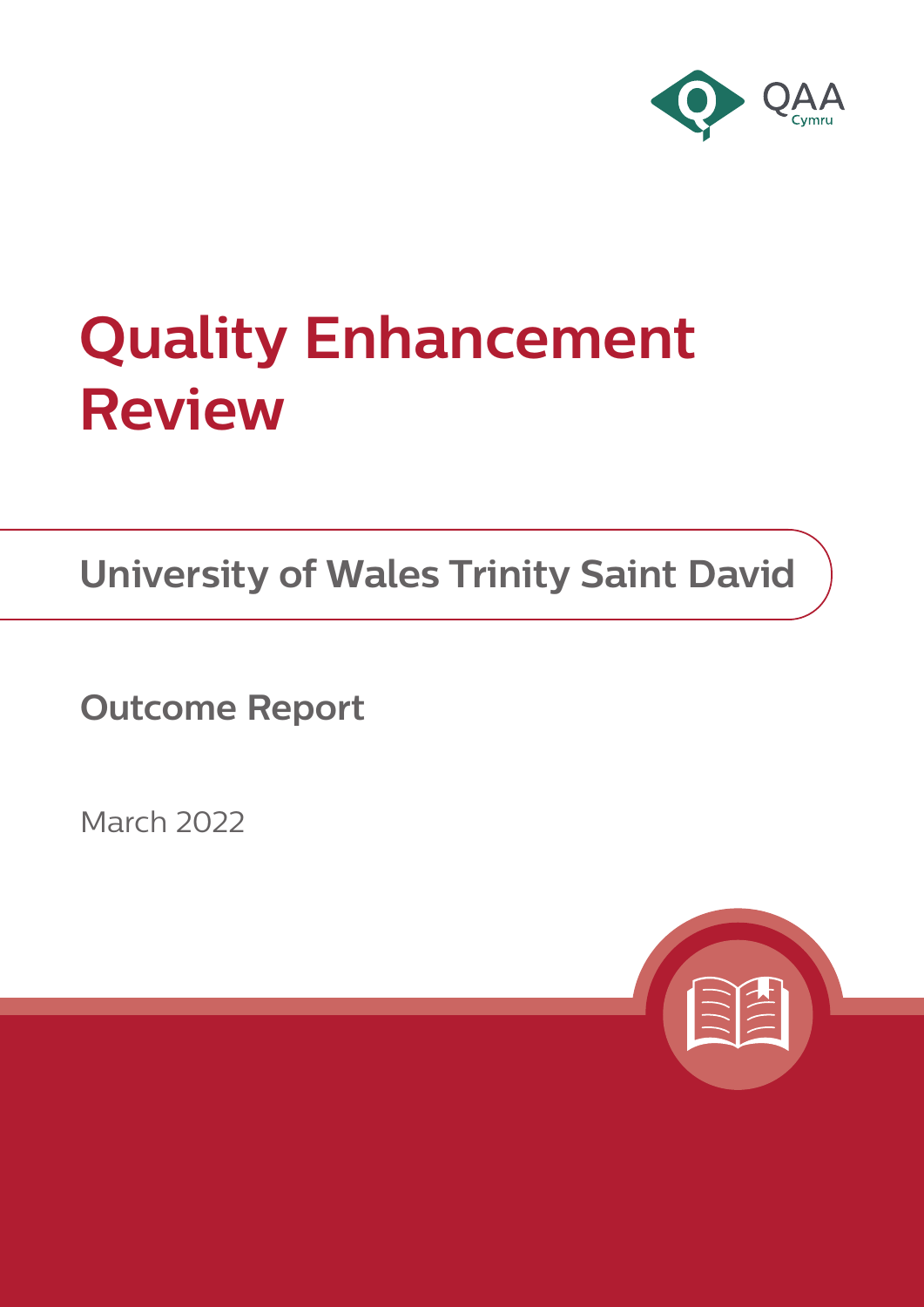## **About the Quality Enhancement Review method**

The QAA website explains the method for [Quality Enhancement Review \(QER\)](https://www.qaa.ac.uk/reviewing-higher-education/types-of-review/quality-enhancement-review) and has links to the QER handbook and other informative documents.[1](#page-1-0) For 2021-22, the scope of QERs focused on quality assurance in line with HEFCW's changes to external quality assurance requirements in response to the COVID-19 pandemic. As a result, QAA published an addendum to accompany the QER handbook which explains the adaptations to the method delivery. For 2021-22, providers have the opportunity to engage with QAA separately on quality enhancement. You can also find more information about the [Quality Assurance Agency for Higher Education \(QAA\).](https://www.qaa.ac.uk/about-us)[2](#page-1-1)

## **About this review**

This is the Outcome Report of the QER conducted by QAA at University of Wales Trinity Saint David. The review visit took place online between 21 and 24 March 2022. The review was conducted by a team of three reviewers:

- Professor Diane Meehan
- Dr Katie Thirlaway
- Mr Matthew Kitching (student reviewer)

QAA reviews are evidence-based processes. Review judgements result from the documents review teams see, the meetings they hold, and drawing upon their experience as peer reviewers and student reviewers.

In this report, and based on the information presented, the QER team makes judgements on:

- the requirements of the European Standards and Guidelines (ESG) Part 1 for internal quality assurance
- the relevant baseline regulatory requirements of the Quality Assessment Framework for Wales.

It is possible for the overarching judgement to be expressed in three levels which indicate whether the provider 'meets these requirements', 'meets them with conditions', or 'does not meet requirements'. More detail on these categories is provided in the QER Handbook.

The overarching judgement for this report can be found on page 3, followed by any commendations, affirmations and recommendations.

A more detailed [Technical Report](https://www.qaa.ac.uk/reviewing-higher-education/quality-assurance-reports/University-of-Wales-Trinity-Saint-David) is also available for this review.[3](#page-1-2) The Technical Report sets out the team's findings under each heading in the QER method.

<span id="page-1-0"></span><sup>&</sup>lt;sup>1</sup> About QER: [www.qaa.ac.uk/reviewing-higher-education/types-of-review/quality-enhancement-review](https://www.qaa.ac.uk/reviewing-higher-education/types-of-review/quality-enhancement-review) <sup>2</sup> About QAA: [www.qaa.ac.uk/about-us](https://www.qaa.ac.uk/about-us)

<span id="page-1-2"></span><span id="page-1-1"></span><sup>3</sup> Technical Report: [www.qaa.ac.uk/reviewing-higher-education/quality-assurance-reports/University-of-Wales-](https://www.qaa.ac.uk/reviewing-higher-education/quality-assurance-reports/University-of-Wales-Trinity-Saint-David)[Trinity-Saint-David](https://www.qaa.ac.uk/reviewing-higher-education/quality-assurance-reports/University-of-Wales-Trinity-Saint-David)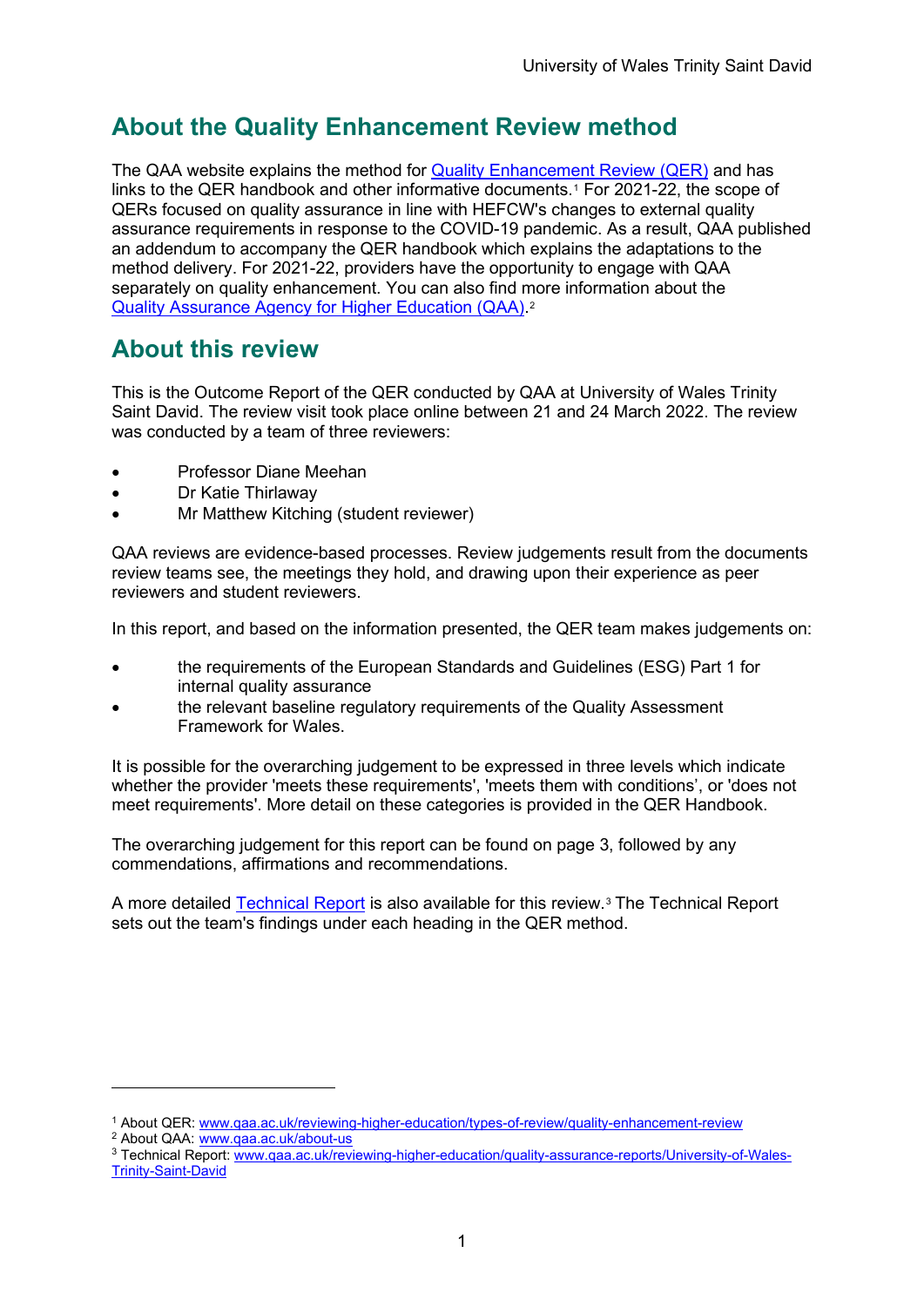# **About University of Wales Trinity Saint David**

The University of Wales Trinity Saint David (UWTSD; 'the University') was formed on 18 November 2010 through the merger of the University of Wales, Lampeter and Trinity University College, Carmarthen, under Lampeter's Royal Charter of 1828. In 2013, Swansea Metropolitan University (SMU) became part of UWTSD; with Coleg Sir Gâr (CSG) in 2013-14 and Coleg Ceredigion (CC) in 2014-15 becoming dual-sector partners, forming the UWTSD Group. Since 2014, UWTSD has been awarding its own awards, rather than those of the University of Wales. In addition, the University is licensed by Pearson to offer Higher National qualifications and it works with a small number of other awarding bodies, mainly in relation to professional qualifications. The University's mission is 'Transforming Education; Transforming Lives'. Its vision, values and strategic priorities are set out in its Strategic Plan 2017-2022. This vision is to be a University for Wales, with a commitment to the wellbeing and heritage of the nation at the heart of all that the University does.

The University is a multi-campus university and has campuses in Birmingham, Carmarthen, Lampeter, London and Swansea - each with their own distinct identities; it also has learning centres in Cardiff. Through its dual-sector partners and through outreach facilities, it also offers provision at a range of other locations in South Wales. There is no single 'main' campus and all institutes work across at least two locations. To safeguard the distinctiveness of each campus experience, three Provosts were appointed in 2019: London/Birmingham, Carmarthen/Lampeter, and Swansea/Cardiff.

In the academic year 2020-21, the University had enrolled a total of 22,884 students of which 5,153 were studying at its collaborative partner institutions and its constituent colleges. Among these, 9,483 students (42%) are first degree undergraduates with 8,075 students (35%) following other undergraduate courses, 4,272 students (19%) were studying taught postgraduate degrees and 852 (4%) were following postgraduate research. Overall, 4,802 students are studying on a part-time basis

Clusters of academic provision are offered through four institutes: Institute of Education and Humanities, Institute of Inner City Learning, Institute of Management and Health, Wales Institute of Science and Art. The institutes have formal links with the constituent colleges in the UWTSD group and with the University's collaborative partner institutions through the framework for collaborative provision.

The previous QAA Higher Education Review (HER) took place in 2015; the University met UK expectations in relation to academic standards, quality of the student learning experience, information and enhancement; the resulting report made four recommendations, four affirmations and identified three features of good practice. The report was considered at the relevant committees and action plans were produced, tracked to completion and approved by Senate. The University has built on the good practice and taken appropriate action in relation to the recommendations and affirmations.

Since the HER, QAA has undertaken several other reviews of different parts of the University's provision: including the Transnational Education (TNE) reviews of collaborative provision at IBAT College, Dublin in 2017 and the Malvern International Academy, Kuala Lumpur in 2019; a partial review of the provision at Birmingham in 2019; a developmental review of Welsh Government funded apprenticeship provision in 2021; and a thematic review of digital learning in 2021 - Partial Quality Enhancement Review: Birmingham Learning Centre of the University of Wales Trinity Saint David. Following the thematic and developmental reviews, action plans were produced and tracked to completion or are currently being tracked in relation to the most recent reviews. In relation to the partial review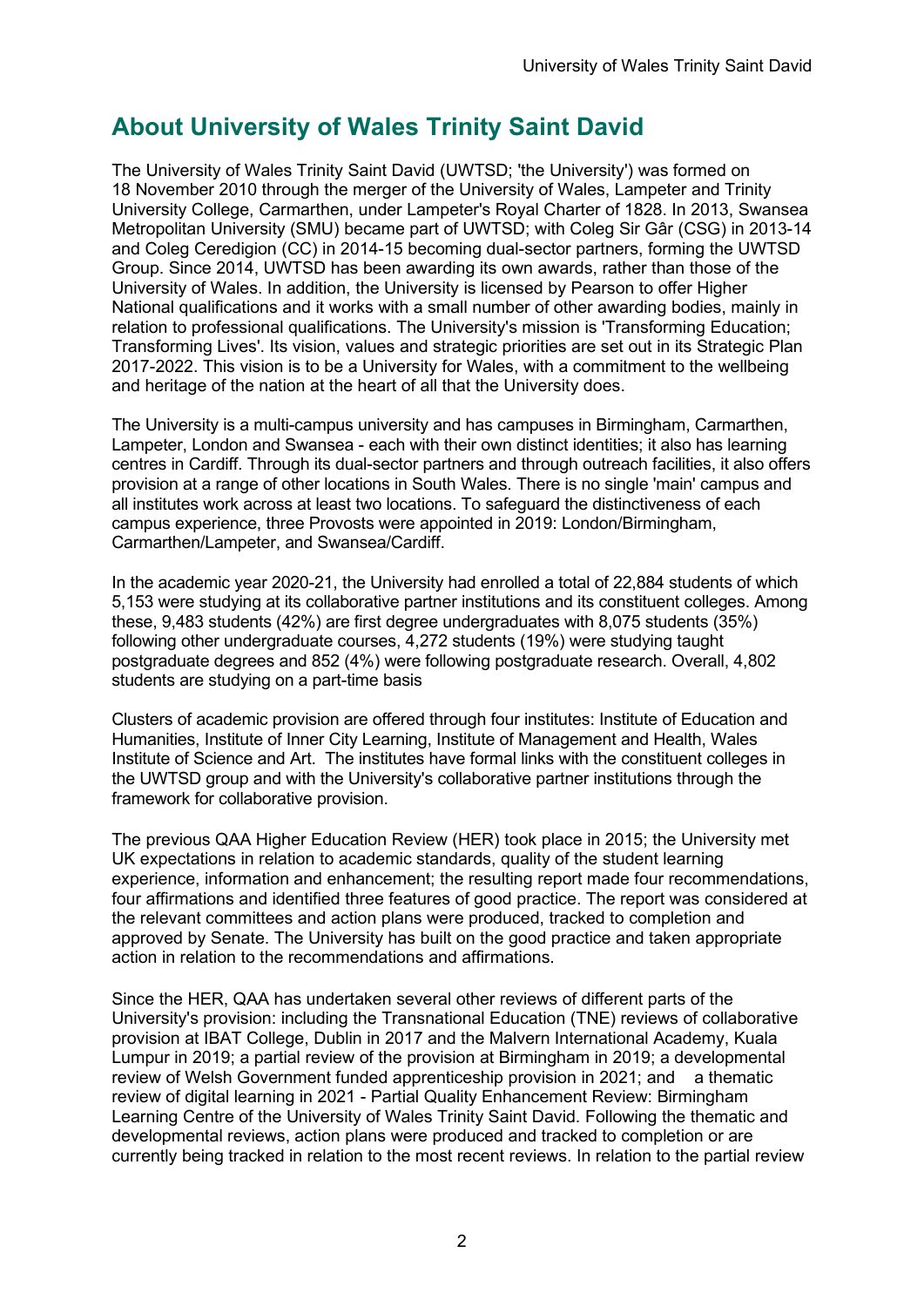of the Birmingham campus, comprehensive action has been taken to address the issues raised by the review team.

## **Judgements about University of Wales Trinity Saint David**

Based on the information presented, the review team judges that:

- University of Wales Trinity Saint David **meets** the requirements of the ESG Part 1 for internal quality assurance.
- University of Wales Trinity Saint David **meets** the relevant baseline regulatory requirements of the Quality Assessment Framework for Wales.

This is a positive judgement, which means the provider has robust arrangements for securing academic standards, managing academic quality, and for enhancing the quality of the student experience.

#### **Commendations**

The QER has identified several commendations, which are summarised below.

- The data dashboard which provides staff with a wide range of accurate, useful and accessible data, enabling the University to comprehensively and effectively monitor its performance in relation to the standards of its awards and the quality of the student learning experience.
- The Student Hwb which provides students with a comprehensive and accessible electronic contact and information point that effectively supports their learning experience.
- The wide range and impactful use of digital training, pedagogy and support developed during the pandemic which continues to enhance staff and student experience.
- The comprehensive and accessible support provided, in particular by the Collaborative Partnerships Office and the Partnership Team Leaders, to collaborative partner institutions that effectively assists partners in understanding and implementing UWTSD requirements.
- The coherent and effective approach to improving student progression within and from collaborative partners.

### **Affirmations**

The QER has identified one affirmation, summarised below.

• The work being undertaken by the Doctoral College to ensure comparability of student experience across the multi-campus locations and modes of study.